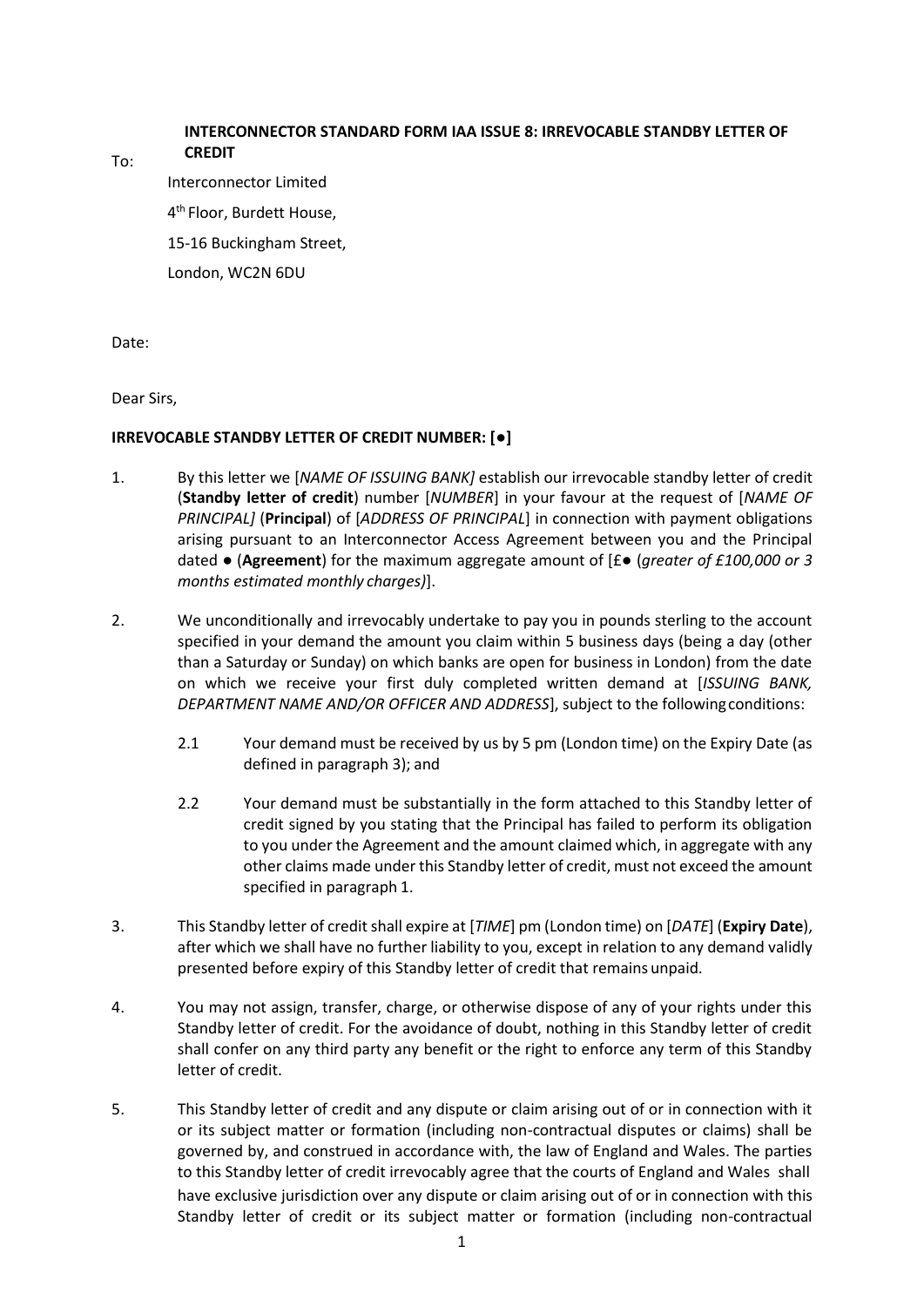disputes or claims).

6. Except to the extent it is inconsistent with the express terms of this Standby letter of credit, this Standby letter of credit is subject to the International Standby Practices ISP 98, ICC Publication No. 590.

Yours faithfully,

.....................

For and on behalf of

[ISSUING BANK]